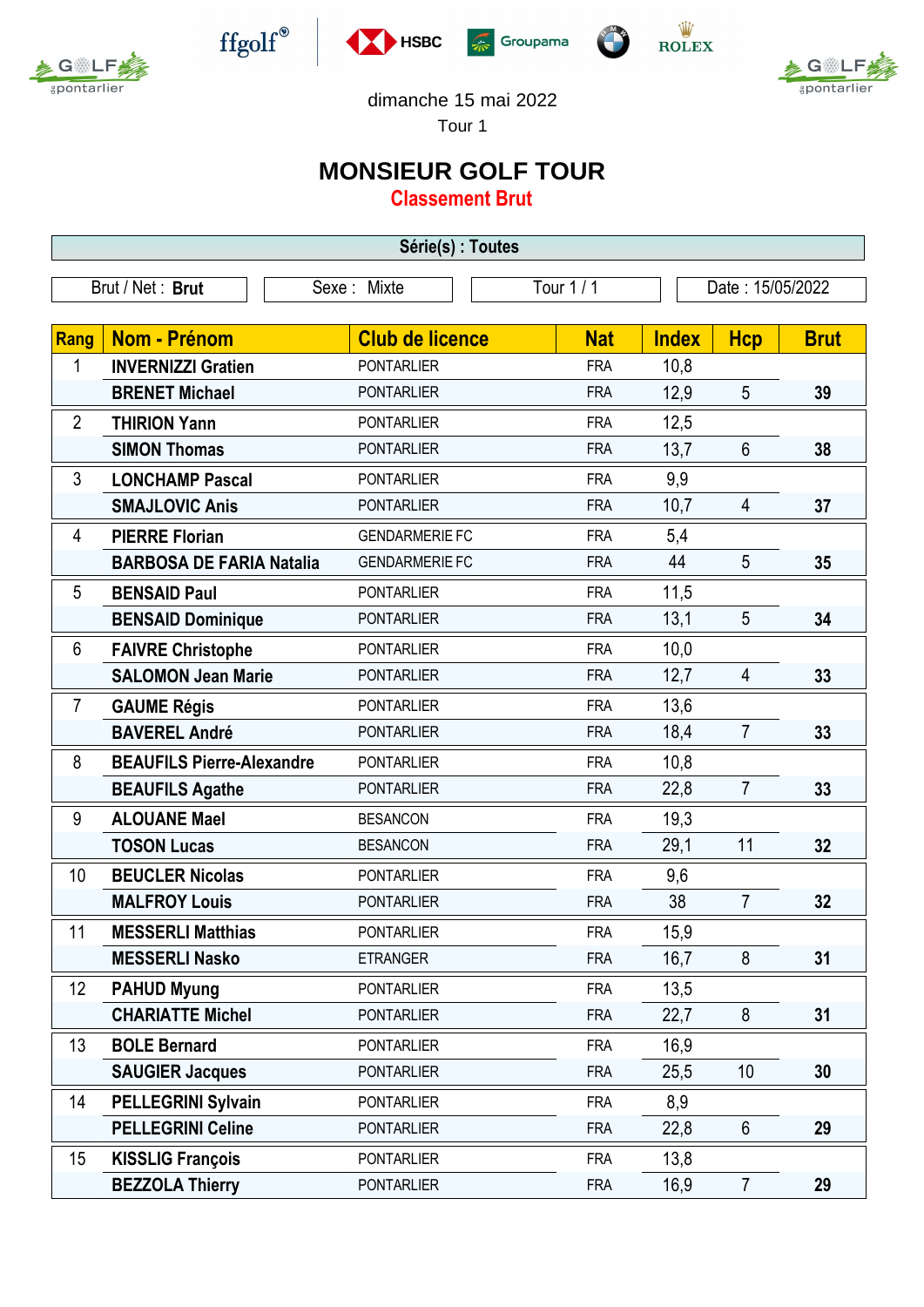| <b>Rang</b> | Nom - Prénom                  | <b>Club de licence</b> | <b>Nat</b> | <b>Index</b> | <b>Hcp</b>     | <b>Brut</b> |
|-------------|-------------------------------|------------------------|------------|--------------|----------------|-------------|
| 16          | <b>CANNELLE Pascal</b>        | <b>PONTARLIER</b>      | <b>FRA</b> | 13,4         |                |             |
|             | <b>NATTERO Romain</b>         | <b>PONTARLIER</b>      | <b>FRA</b> | 18,2         | $\overline{7}$ | 29          |
| 17          | <b>MEYNIS Dominique</b>       | <b>PROVENCAL</b>       | <b>FRA</b> | 14,5         |                |             |
|             | <b>GODBILLE Patrick</b>       | <b>PONTARLIER</b>      | <b>FRA</b> | 40           | 9              | 28          |
| 18          | <b>SCHNEITER Grégoire</b>     | <b>PONTARLIER</b>      | <b>FRA</b> | 19,1         |                |             |
|             | <b>DODANE Denis</b>           | <b>PONTARLIER</b>      | <b>FRA</b> | 21,7         | 9              | 28          |
| 19          | <b>REY Pierre-Eric</b>        | <b>PONTARLIER</b>      | <b>FRA</b> | 19,6         |                |             |
|             | <b>DELEULE Lucile</b>         | <b>PONTARLIER</b>      | <b>FRA</b> | 26,8         | 11             | 27          |
| 20          | <b>DRACHE Matthieu</b>        | <b>PONTARLIER</b>      | <b>FRA</b> | 12,1         |                |             |
|             | <b>NETO Loic</b>              | <b>PONTARLIER</b>      | <b>FRA</b> | 29,7         | 8              | 25          |
| 21          | <b>BERNARD Julien</b>         | MAZAMET BAROUGE        | <b>FRA</b> | 15,8         |                |             |
|             | <b>BOUGEROLLE Florent</b>     | <b>PONTARLIER</b>      | <b>FRA</b> | 50           | 9              | 25          |
| 22          | <b>POURCELOT Joel</b>         | <b>PONTARLIER</b>      | <b>FRA</b> | 23,8         |                |             |
|             | <b>LARESCHE Pierre</b>        | <b>PONTARLIER</b>      | <b>FRA</b> | 24,4         | 12             | 23          |
| 23          | <b>HEITMANN Daniel</b>        | <b>PONTARLIER</b>      | <b>FRA</b> | 18,6         |                |             |
|             | <b>HENRIOT COLIN Theo</b>     | <b>PONTARLIER</b>      | <b>FRA</b> | 23,1         | 10             | 23          |
| 24          | <b>MOSER David</b>            | <b>ETRANGER</b>        | <b>FRA</b> | 15,6         |                |             |
|             | <b>PRIGNON Sophie</b>         | <b>ETRANGER</b>        | <b>FRA</b> | 54           | 9              | 23          |
| 25          | <b>MOSER Eric</b>             | ST THOMAS              | <b>FRA</b> | 17,4         |                |             |
|             | <b>LUGRIN Pierre</b>          | <b>PONTARLIER</b>      | <b>FRA</b> | 29,9         | 10             | 22          |
| 26          | <b>ROBBE Barbara</b>          | <b>PONTARLIER</b>      | <b>FRA</b> | 24,6         |                |             |
|             | <b>BOISSENIN Thierry</b>      | <b>PONTARLIER</b>      | <b>FRA</b> | 25,8         | 13             | 22          |
| 27          | <b>REYMOND Francis</b>        | <b>PONTARLIER</b>      | <b>FRA</b> | 19,7         |                |             |
|             | <b>CODONI Vincent</b>         | PONTARLIER             | <b>FRA</b> | 20,8         | 10             | 22          |
| 28          | <b>CHARPY Jean-Paul</b>       | <b>PONTARLIER</b>      | <b>FRA</b> | 21,1         |                |             |
|             | <b>LACHAT Romain</b>          | <b>PONTARLIER</b>      | <b>FRA</b> | 33,0         | 12             | 22          |
| 29          | <b>SIMON Anne</b>             | <b>PONTARLIER</b>      | <b>FRA</b> | 19,1         |                |             |
|             | <b>PICHON Chantal</b>         | <b>PONTARLIER</b>      | <b>FRA</b> | 29,7         | 11             | 20          |
| 30          | <b>GUYON Alain</b>            | <b>PONTARLIER</b>      | <b>FRA</b> | 31,7         |                |             |
|             | <b>GUYON Jean-Pierre</b>      | <b>QUATRE SAISONS</b>  | <b>FRA</b> | 54           | 14             | 20          |
| 31          | <b>BERBERAT Jean-François</b> | <b>PONTARLIER</b>      | <b>FRA</b> | 23,5         |                |             |
|             | <b>BOISSENIN Véronique</b>    | <b>PONTARLIER</b>      | <b>FRA</b> | 50           | 12             | 19          |
| 32          | <b>DROZ-VINCENT Pascal</b>    | <b>PRUNEVELLE</b>      | <b>FRA</b> | 30,1         |                |             |
|             | <b>ALLIMANN Frédérique</b>    | <b>PONTARLIER</b>      | <b>FRA</b> | 54           | 14             | 18          |
| 33          | <b>MATIAS Fernand</b>         | <b>PONTARLIER</b>      | <b>FRA</b> | 24,6         |                |             |
|             | <b>MATIAS Nicole</b>          | <b>PONTARLIER</b>      | <b>FRA</b> | 25,7         | 13             | 18          |
| 34          | <b>ONO Shuji</b>              | <b>PONTARLIER</b>      | <b>FRA</b> | 33,1         |                |             |
|             | <b>CUINET Claude</b>          | <b>PONTARLIER</b>      | <b>FRA</b> | 54           | 14             | 14          |
| 35          | <b>DELRIEU Philippe</b>       | CHALON/SAONE           | <b>FRA</b> | 26,9         |                |             |
|             | <b>BONADEI Lucia</b>          | CHALON/SAONE           | <b>FRA</b> | 50           | 14             | 14          |